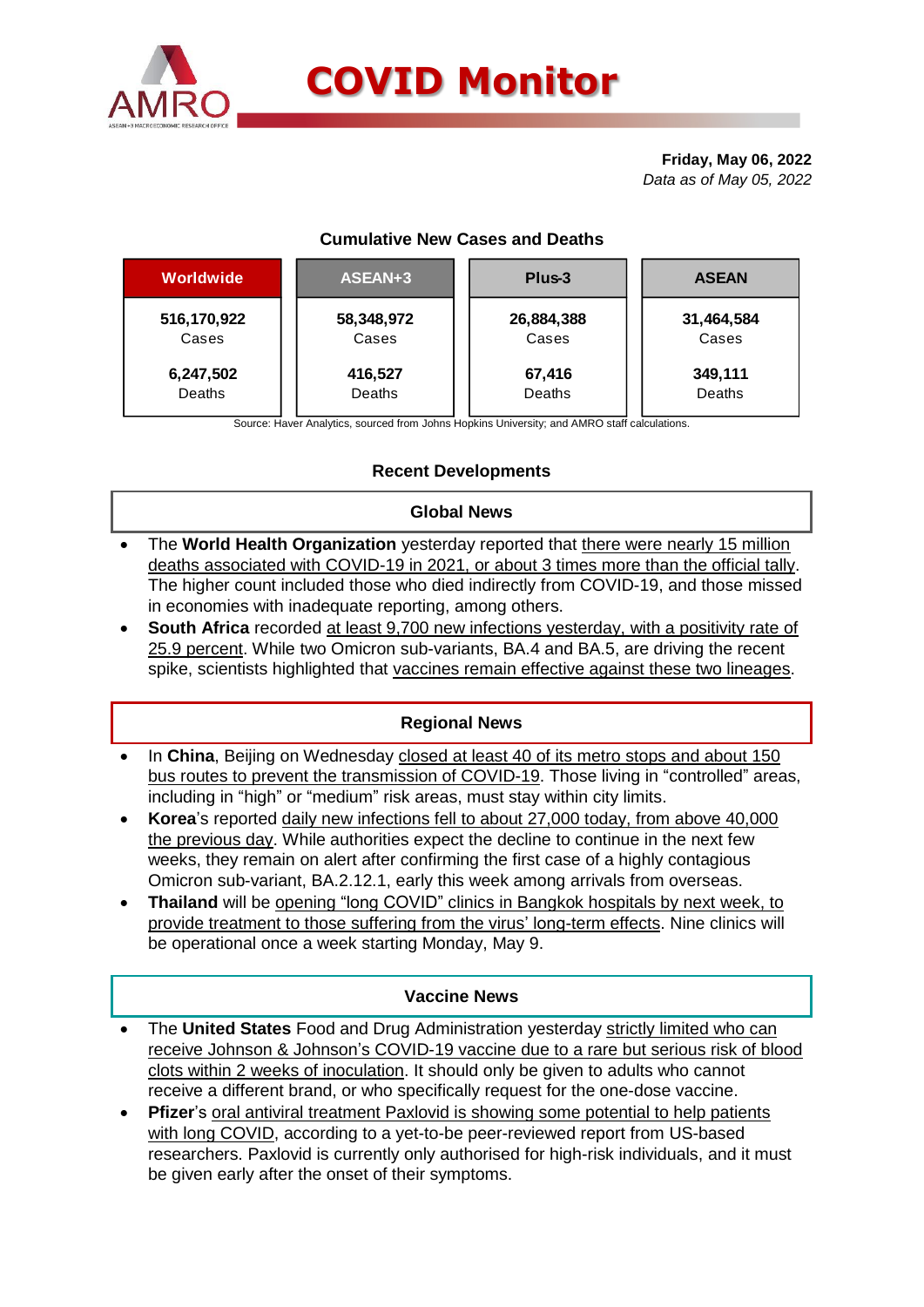| <b>Economy</b>        |         | <b>Total Cases Cases per 1M</b> | <b>New</b>                 | New Cases <sup>1</sup> | <b>New Cases</b>         | <b>ANew</b>              | Δ% New             | <b>Total</b>  | <b>New</b>          | <b>Fatality</b> |
|-----------------------|---------|---------------------------------|----------------------------|------------------------|--------------------------|--------------------------|--------------------|---------------|---------------------|-----------------|
|                       | (000)   | <b>Population</b>               | $\text{Case}$ <sup>1</sup> | since $2020^2$         | per 1M Pop. <sup>1</sup> | $\text{Case} \text{s}^1$ | Cases <sup>1</sup> | <b>Deaths</b> | Deaths <sup>1</sup> | <b>Rate (%)</b> |
| Global                | 516,171 |                                 | 528,014                    |                        |                          | $-115,314$               | 0.1                | 6,247,502     | 2,276               | 1.2             |
| ASEAN+3               | 58,349  |                                 | 87,099                     |                        |                          | $-54,067$                | 0.2                | 416.527       | 282                 | 0.7             |
| $Plus-3$              | 26,884  |                                 | 66,838                     |                        |                          | $-38,257$                | 0.3                | 67,416        | 139                 | 0.3             |
| ASEAN                 | 31,465  |                                 | 20,261                     |                        |                          | $-15,810$                | 0.1                | 349,111       | 143                 | 1.1             |
|                       |         |                                 |                            |                        |                          |                          |                    |               |                     |                 |
| <b>China</b>          | 219     | 156                             | 1,456                      |                        | $\mathbf{1}$             | $-631$                   | 0.7                | 5,153         | 33                  | 2.4             |
| Hong Kong, China      | 1,206   | 157,920                         | 319                        |                        | 42                       | $-130$                   | 0.0                | 9,333         | $\overline{7}$      | 0.8             |
| Japan                 | 7,995   | 63.574                          | 26,468                     |                        | 210                      | $-13,296$                | 0.3                | 29,724        | 31                  | 0.4             |
| Korea                 | 17,465  | 335,500                         | 38,595                     |                        | 741                      | $-24,199$                | 0.2                | 23,206        | 69                  | 0.1             |
|                       |         |                                 |                            |                        |                          |                          |                    |               |                     |                 |
| Indonesia             | 6,048   | 22,410                          | 238                        | ᄉ                      | $\mathbf{1}$             | $-258$                   | 0.0                | 156,340       | 18                  | 2.6             |
| Malaysia              | 4,454   | 134,075                         | 1,542                      |                        | 46                       | $-2,489$                 | 0.0                | 35,569        | 5                   | 0.8             |
| Philippines           | 3,687   | 33,502                          | 189                        | <u>the set</u>         | $\overline{2}$           | $-5$                     | 0.0                | 60,439        | 25                  | 1.6             |
| Singapore             | 1,209   | 212,016                         | 3,000                      |                        | 526                      | 1,068                    | 0.3                | 1,344         | 1                   | 0.1             |
| Thailand              | 4,301   | 63,229                          | 10,944                     | ᄉ                      | 161                      | $-2,766$                 | 0.3                | 28,914        | 92                  | 0.7             |
|                       |         |                                 |                            |                        |                          |                          |                    |               |                     |                 |
| Brunei Darussalam     | 142     | 315,548                         | 98                         |                        | 216                      | $-32$                    | 0.1                | 218           | $\Omega$            | 0.2             |
| Cambodia              | 136     | 8,139                           | 3                          | <b>MLA</b>             | $\overline{0}$           | $-11$                    | 0.0                | 3,056         | $\mathbf 0$         | 2.2             |
| Lao PDR               | 208     | 28.677                          | 212                        |                        | 29                       | $-264$                   | 0.1                | 748           | 1                   | 0.4             |
| Myanmar               | 613     | 11.483                          | 17                         |                        | $\overline{0}$           | $-3$                     | 0.0                | 19,434        | $\mathbf 0$         | 3.2             |
| Vietnam               | 10,667  | 110,643                         | 4,017                      |                        | 42                       | $-11,050$                | 0.0                | 43,049        | $\overline{2}$      | 0.4             |
|                       |         |                                 |                            |                        |                          |                          |                    |               |                     |                 |
| Australia             | 6,172   | 237,599                         | 40,325                     | i.                     | 1,552                    | 895                      | 0.7                | 7,453         | 38                  | 0.1             |
| Brazil                | 30,524  | 144.407                         | 15,038                     | المستريد               | 71                       | 2.425                    | 0.0                | 664.131       | 95                  | 2.2             |
| France                | 28,071  | 431,897                         | 41,585                     |                        | 640                      | $-20,778$                | 0.1                | 143,298       | 111                 | 0.5             |
| Germany               | 25,215  | 303,882                         | 72,063                     |                        | 868                      | $-28,582$                | 0.3                | 136,339       | 150                 | 0.5             |
| India                 | 43,095  | 31,466                          | 3,252                      |                        | $\overline{2}$           | 430                      | 0.0                | 524,002       | 36                  | 1.2             |
| <b>United Kingdom</b> | 22,280  | 331,284                         | 36,367                     |                        | 541                      | 19,736                   | 0.2                | 176,626       | 276                 | 0.8             |
| <b>United States</b>  | 81,054  | 244,837                         | 57,075                     |                        | 172                      | 3,587                    | 1.2                | 992,194       | 536                 | 1.2             |

#### **ASEAN+3 and Selected Economies: COVID-19 Cases and Deaths**

Source: Haver Analytics, sourced from Johns Hopkins University; and AMRO staff calculations.

1/ Values show the 7-day average.

2/ Since January 31, 2020.

## **ASEAN+3 and Selected Economies: Vaccination Coverage Status** (Percent of population)



Sources: Our World in Data via Haver Analytics; and AMRO staff calculations.

Note: Percent of fully vaccinated population shows the number of people who received all doses prescribed by the vaccination protocol (e.g. one dose of a single-dose vaccine, or two doses of a two-dose vaccine). In the event of discrepancy between data from Our World in Data and national authorities, data from national authorities take precedence.